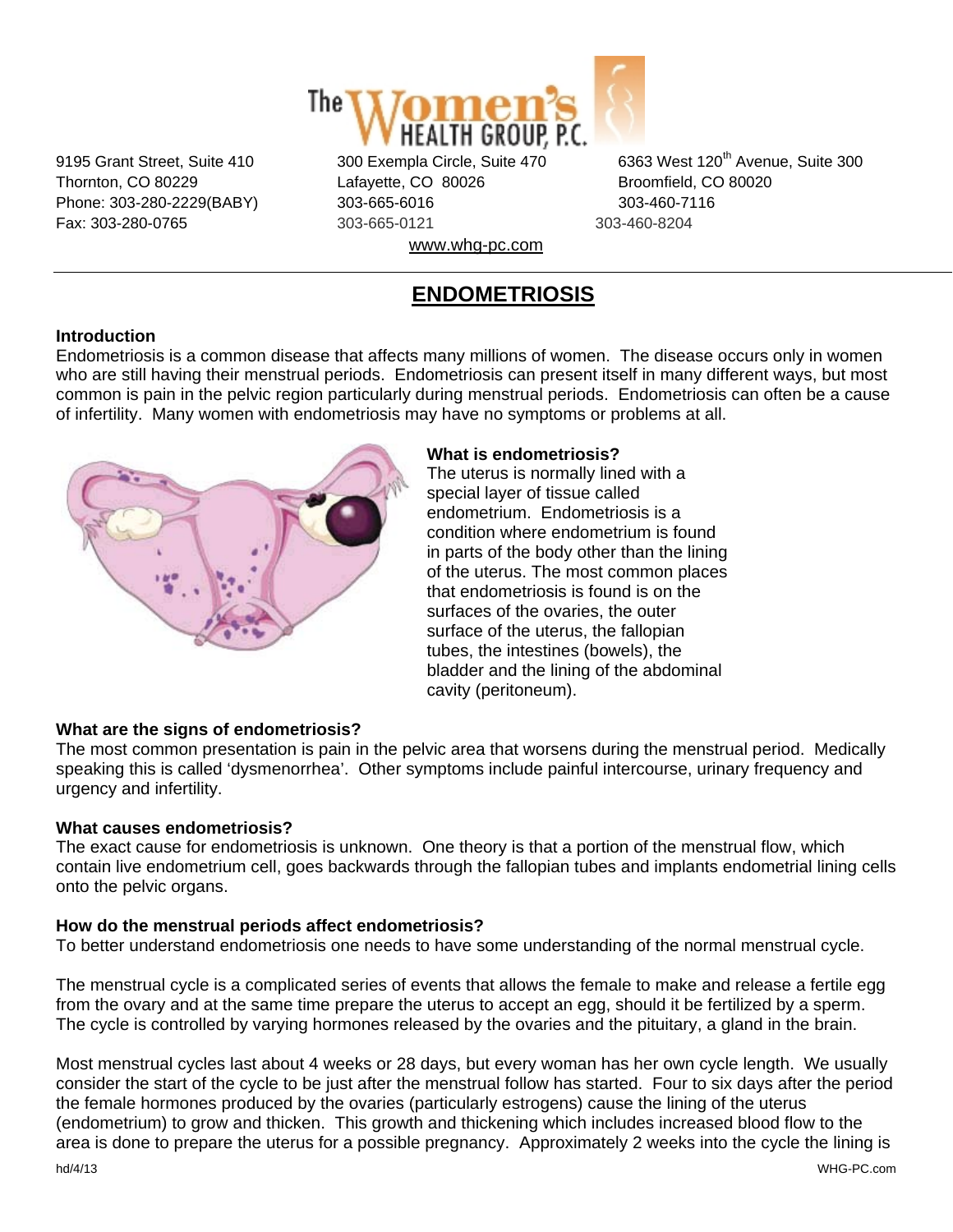significantly thicker, and it is about this time that ovulation occurs. Ovulation is the release of an unfertilized egg from one of the ovaries. The released egg is then captured by the fallopian tube. The egg is transported down the fallopian tube and if a sperm unites with the egg at any point the egg is fertilized. The fertilized egg continues to move down the fallopian tube to the uterus and if the fertilized egg attaches to the endometrium a pregnancy results. If a pregnancy occurs, hormones produced by the fertilized egg allow the uterus to maintain its lining to provide nutrients for the growing embryo. If the egg is not fertilized, the egg dies and the hormone levels decrease. Due to the changing hormone levels, the lining of the uterus starts to disintegrate and is discharged out of the body at approximately 4 weeks. This, of course, is known as the menstrual period and represents the point in time at which the process begins over again.

#### **What causes endometriosis symptoms?**

Normal discharged endometrial tissue is easily passed through the cervix and the vagina to the outside during the menstrual period. Unfortunately, endometriosis as described above creates dead tissue in places which have no outlet. The body surrounds the dying tissue with white blood cells and other types of cells. These cells will digest the dying tissue. The presence of white blood cells and the breakdown of dying tissue create a fair amount of inflammation which creates the pain and swelling. In time, the inflammation subsides as the dying tissue is removed by the body's internal mechanisms, but the cycle continues over and over as the hormone cycle repeats itself. The inflammation may create scar tissue or adhesions that bind the pelvic organs together. As mentioned above, the fallopian tubes, ovaries, the lining of the bowel and the bladder can all be affected by the scar tissue causing pain. Its effect on the ovaries and/or tubes creates the possibility of infertility. Urinary symptoms, particularly, urgency or an intense need to urinate even though the bladder may be empty occurs when the bladder surface is involved.

### **Can the endometriosis spread?**

Yes. During periods of sloughing live endometrial cells may migrate and cause new areas of endometriosis. At other times the local areas of endometriosis can slough completely causing a remission in symptoms. Endometriosis tends to wax and wane with some cycles being worse than others. Endometriosis can occur only in women who are having menstrual periods. After menopause, endometriosis is not usually a problem because of the lack of cycling hormones. Endometriosis seems to be most common in women between the ages of 30 and 40, although it can occur in women much earlier. Endometriosis is more common in women whose mother or sisters have had similar conditions. The reasons why some women develop endometriosis and others do not are not clear.

# **Can I prevent myself from getting endometriosis?**

There is no absolute way to prevent one from getting endometriosis.

# **How common is infertility if I have endometriosis?**

Women who have endometriosis have more problems with infertility than those that don't. This means that they have a lesser chance of becoming pregnant. Many women find out that they have endometriosis only after they have been unsuccessful in achieving a pregnancy. About 30% of infertile women have endometriosis as their primary cause. The endometriosis in these circumstances can be treated often with good results.

#### **Can I develop cancer with endometriosis?**

The development of cancer in women with endometriosis is very rare but it can happen. Any continued pain or problem that doesn't seem to have normal cycling should be brought to the attention of your physician.

#### **How is a diagnosis of endometriosis confirmed?**

Ordinarily we can get a good idea if endometriosis is present by your medical history and menstrual cycle background. Occasionally examinations will be required during and between your menstrual periods in order to see if changes have occurred. Often times the scar tissue and swelling endometriosis tissue can be felt. The most accurate way of diagnosing endometriosis, however, is to actually look at the pelvic organs using